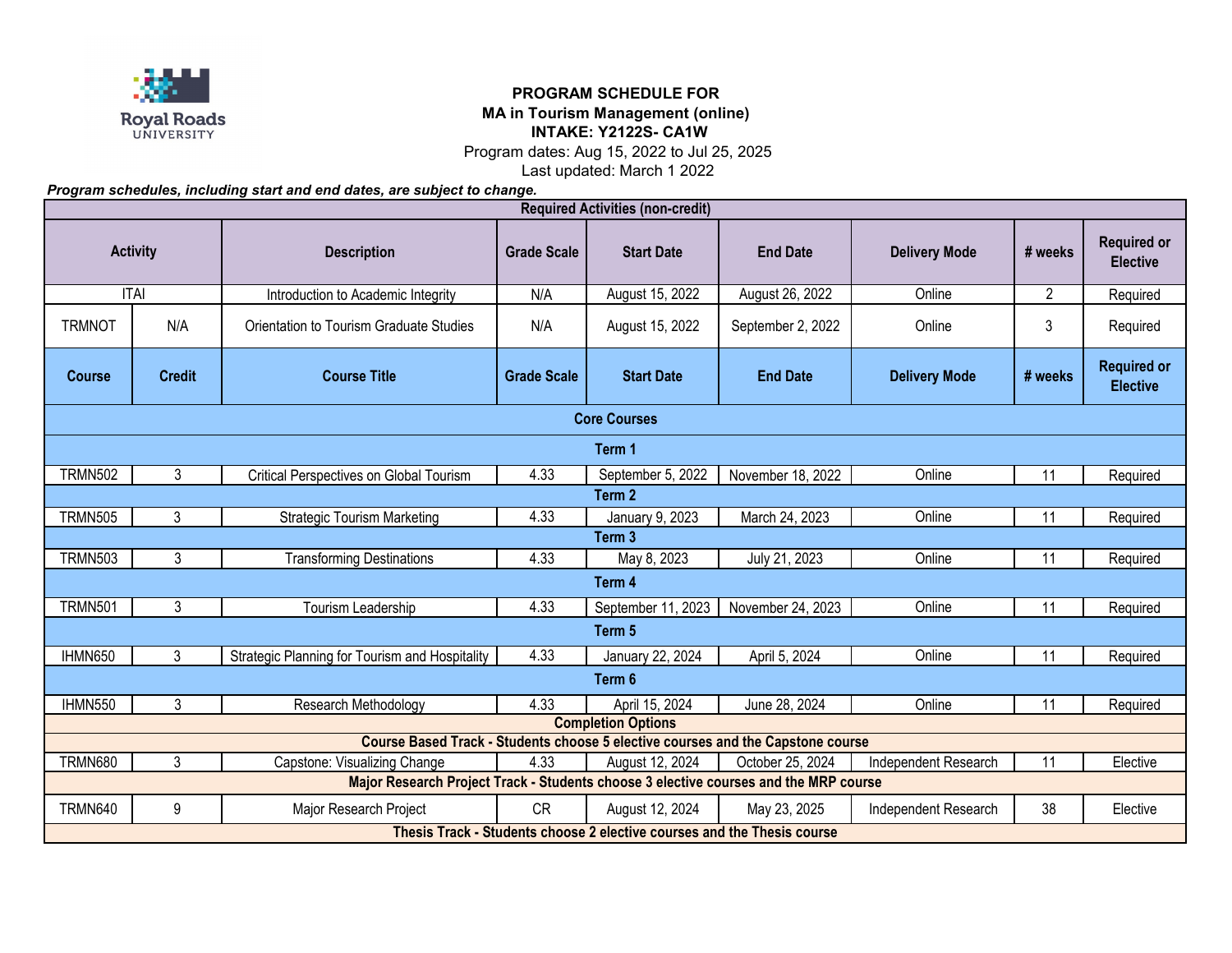| <b>TRMN690</b>               | 12             | Thesis                                                                                                                                       | <b>CR</b> | August 12, 2024                                          | July 25, 2025      | Independent Research | 47              | Elective |  |  |  |  |
|------------------------------|----------------|----------------------------------------------------------------------------------------------------------------------------------------------|-----------|----------------------------------------------------------|--------------------|----------------------|-----------------|----------|--|--|--|--|
|                              |                |                                                                                                                                              |           |                                                          |                    |                      |                 |          |  |  |  |  |
| <b>MATM Elective Courses</b> |                |                                                                                                                                              |           |                                                          |                    |                      |                 |          |  |  |  |  |
| <b>TRMN506</b>               | 3              | Sustainable Tourism Management                                                                                                               | 4.33      | September 26, 2022                                       | December 9, 2022   | Online               | 11              | Elective |  |  |  |  |
| <b>TRMN506</b>               | 3              | Sustainable Tourism Management                                                                                                               | 4.33      | September 25, 2023                                       | December 8, 2023   | Online               | 11              | Elective |  |  |  |  |
| <b>TRMN507</b>               | 3              | Responsible Stewardship: An Examination of<br>Ethics in Tourism                                                                              | 4.33      | September 26, 2022                                       | December 9, 2022   | Online               | 11              | Elective |  |  |  |  |
| <b>TRMN507</b>               | 3              | Responsible Stewardship: An Examination of<br>Ethics in Tourism                                                                              | 4.33      | September 25, 2023                                       | December 8, 2023   | Online               | 11              | Elective |  |  |  |  |
| <b>TRMN625</b>               | 3              | Social Entrepreneurship                                                                                                                      | 4.33      | January 23, 2023                                         | April 7, 2023      | Online               | 11              | Elective |  |  |  |  |
| <b>TRMN625</b>               | 3              | Social Entrepreneurship                                                                                                                      | 4.33      | January 22, 2024                                         | April 5, 2024      | Online               | 11              | Elective |  |  |  |  |
| IHMN520                      | 3              | Financial Analysis and Decision Making                                                                                                       | 4.33      | January 23, 2023                                         | April 7, 2023      | Online               | 11              | Elective |  |  |  |  |
| IHMN520                      | 3              | <b>Financial Analysis and Decision Making</b>                                                                                                | 4.33      | January 22, 2024                                         | April 5, 2024      | Online               | $\overline{11}$ | Elective |  |  |  |  |
| <b>IHMN505</b>               | $\overline{3}$ | Trends & Issues in Hospitality Management                                                                                                    | 4.33      | June 5, 2023                                             | August 18, 2023    | Online               | $\overline{11}$ | Elective |  |  |  |  |
| <b>IHMN505</b>               | 3              | Trends & Issues in Hospitality Management                                                                                                    | 4.33      | June 3, 2024                                             | August 16, 2024    | Online               | 11              | Elective |  |  |  |  |
| <b>TRMN 535</b>              | 3              | <b>Event Management</b>                                                                                                                      | 4.33      | June 5, 2023                                             | August 18, 2023    | Online               | $\overline{11}$ | Elective |  |  |  |  |
| <b>TRMN 535</b>              | 3              | <b>Event Management</b>                                                                                                                      | 4.33      | June 3, 2024                                             | August 16, 2024    | Online               | 11              | Elective |  |  |  |  |
| <b>TRMNIP</b>                | P/F            | Career Development<br>(pre-requisite for the internship course)                                                                              | P/F       | May 8, 2023                                              | September 15, 2023 | Online               | 19              | Elective |  |  |  |  |
| <b>TRMNIP</b>                | P/F            | Career Development<br>(pre-requisite for the internship course)                                                                              | P/F       | September 25, 2023                                       | February 16, 2024  | Online               | 19              | Elective |  |  |  |  |
| <b>TRMN635</b>               | 3              | Field Study in Responsible Tourism*                                                                                                          | 4.33      | September 25, 2023                                       | December 8, 2023   | On Location          | 11              | Elective |  |  |  |  |
| <b>TRMN692</b>               | $\mathfrak{Z}$ | Internship                                                                                                                                   | CR        | November 6, 2023                                         | April 5, 2024      | On Location          | $\overline{22}$ | Elective |  |  |  |  |
| <b>TRMN692</b>               | 3              | Internship                                                                                                                                   | CR        | April 15, 2024                                           | September 6, 2024  | On Location          | 21              | Elective |  |  |  |  |
|                              |                |                                                                                                                                              |           | <b>Optional MA in Tourism Management Specialisations</b> |                    |                      |                 |          |  |  |  |  |
|                              |                | MA in Tourism Management: Social Entrepreneurship - Students take the following 2 courses with the Major Research Project or Thesis          |           |                                                          |                    |                      |                 |          |  |  |  |  |
| <b>ENVP500</b>               | 3              | Developing a Sustainability Perspective                                                                                                      | 4.33      | January 9, 2023                                          | March 26, 2023     | Online               | 11              | Elective |  |  |  |  |
| <b>TRMN625</b>               | 3              | Social Entrepreneurship                                                                                                                      | 4.33      | January 22, 2024                                         | April 5, 2024      | Online               | 11              | Elective |  |  |  |  |
|                              |                | MA in Tourism Management: Sustainability - Students take 2 of the following 3 courses as electives plus the Major Research Project or Thesis |           |                                                          |                    |                      |                 |          |  |  |  |  |
| <b>ENVP500</b>               | 3              | Developing a Sustainability Perspective                                                                                                      | 4.33      | January 9, 2023                                          | March 26, 2023     | Online               | 11              | Elective |  |  |  |  |
| <b>TRMN506</b>               | 3              | Sustainable Tourism Management                                                                                                               | 4.33      | September 25, 2023                                       | December 8, 2023   | Online               | $\overline{11}$ | Elective |  |  |  |  |
| <b>EECO504</b>               | 3              | <b>Systems Perspectives</b>                                                                                                                  | 4.33      | <b>TBA</b>                                               | <b>TBA</b>         | Online               | $\overline{10}$ | Elective |  |  |  |  |
|                              |                | MA in Tourism Management: Disaster and Emergency Management - Students take the following 2 courses and the Major Research Project or Thesis |           |                                                          |                    |                      |                 |          |  |  |  |  |
| DEMN502                      | 3              | Foundations in Disaster and Emergency<br>Management                                                                                          | 4.33      | January 9, 2023                                          | March 12, 2023     | Online               | 9               | Elective |  |  |  |  |
| DEMN553                      | $\mathfrak{Z}$ | Disaster Response and Sustainable Recovery                                                                                                   | 4.33      | November 13, 2023                                        | February 4, 2024   | Online               | 9               | Elective |  |  |  |  |
|                              |                |                                                                                                                                              |           | <b>Total Number of Program Credits - 36</b>              |                    |                      |                 |          |  |  |  |  |

**Definition Key:**